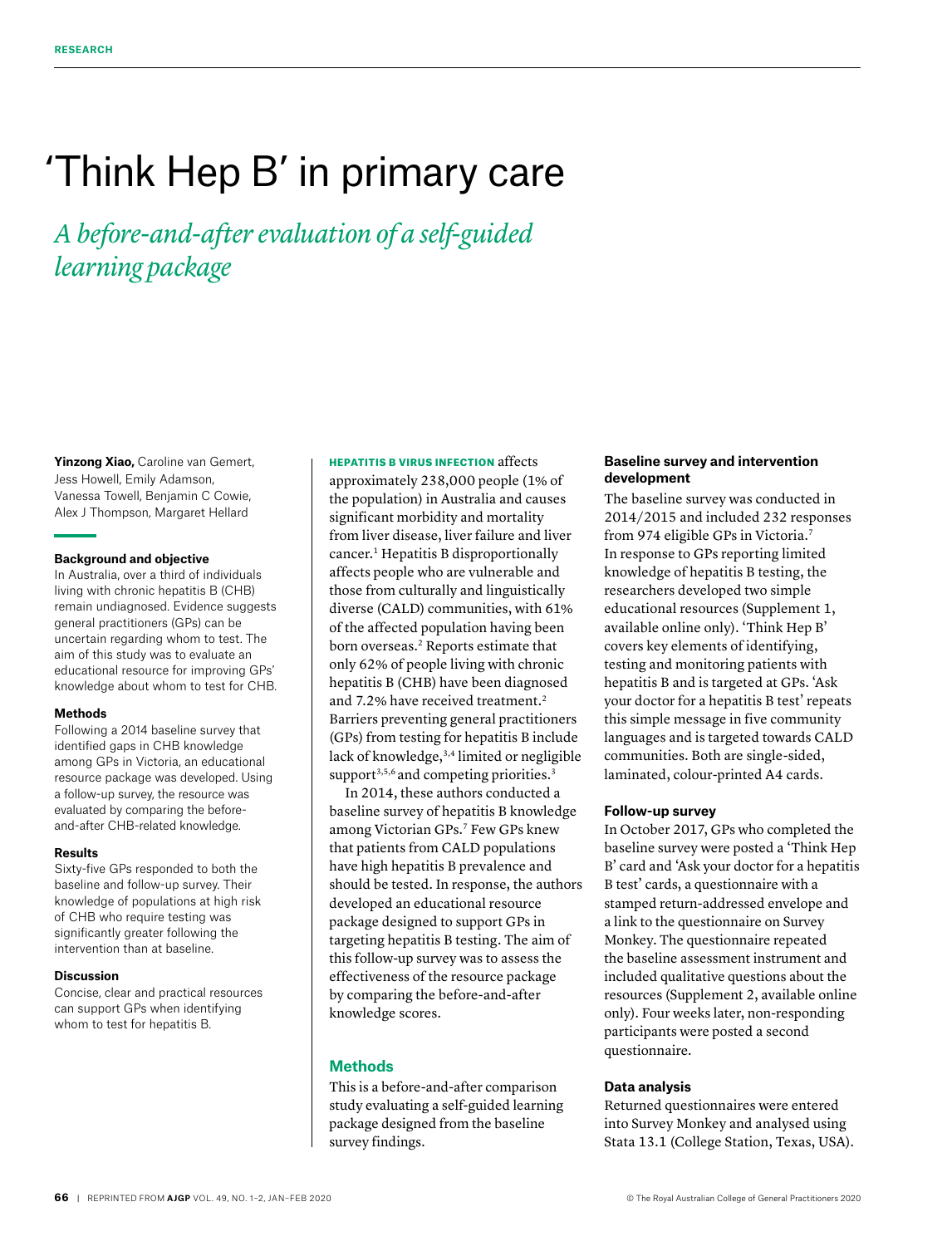Demographics, patient profiles, knowledge and practice patterns from the baseline survey<sup>7</sup> were compared between respondents and non-respondents to the 2017 follow-up survey to assess possible selection bias. For participants who completed both surveys (ie respondents to the follow-up survey), a paired Student's *t* test was used to compare the before-and-after hepatitis B related–knowledge scores. The knowledge scores were measured using three single-choice questions on treatment, serology interpretation and high-risk populations.

Ethical approval was received from the Alfred Health Ethics Committee (Project No: 198/14).

### **Results**

Sixty-five completed questionnaires were received from 213 eligible GP participants (30.5% response rate). Nineteen GPs were excluded because of the researchers' inability to make contact since baseline (Supplement 3, available online only).

Comparing data to the baseline survey,<sup>7</sup> respondents' and non-respondents' demographic characteristics and patient profiles were similar, although a significantly higher proportion of non-respondents were multilingual (Table 1). The baseline hepatitis B knowledge and testing behaviour of respondents and non-respondents were also similar.

Post-intervention, the proportion of respondents correctly identifying people from CALD communities as the population at highest risk for CHB in Australia significantly increased from 23% in the baseline assessment to 53% (*P* <0.01; Table 2). Similar to the baseline assessment, 86% of participants correctly responded that treatment is available for CHB, and 73% correctly interpreted CHB serology. Overall, the percentage of GPs who correctly answered all three knowledge-related questions increased from 19% to 39%  $(P = 0.011)$ .

Overall, the educational resources were well accepted by the participants who answered the evaluation question (Supplement 4, available online only). Sixty-three per cent of respondents agreed that they would use 'Think Hep B', and 67% would recommend it to other GPs. Over half agreed that the 'Ask your doctor for a hepatitis B test' tool would be used in their practice.

#### **Discussion**

Insufficient knowledge regarding hepatitis B has been identified as a significant barrier to testing in primary care. Several educational and support tools for GPs exist,<sup>8,9</sup> but few have been systematically evaluated. One study conducted in a region in Sydney with high CHB prevalence showed no significant knowledge improvement among GPs following education seminar attendance and provision of resources targeting hepatitis B diagnosis and management.9 In contrast, the present study showed that a simple factsheet targeting the main knowledge gap helped GPs identify priority populations at risk of CHB, a fundamental step for initiating hepatitis B testing. Meanwhile, no difference was noted in knowledge regarding treatment and serology interpretation following the intervention, possibly because the resource did not focus on this information. Lack of time, heavy workload and perceived non-relevance of the research could lead to non-participation of GPs. A higher proportion of multilingual GPs among non-respondents indicated the challenge of engaging these GPs in providing hepatitis B–related care. As patients from CALD communities have a strong preference for engagement with bilingual GPs,<sup>10</sup> there is a critical opportunity to engage multilingual GPs with 'Think Hep B' to support their management of CALD clients at high risk of hepatitis B infection.

While supporting GPs and their knowledge of CHB is important, the key long-term outcome is to increase hepatitis B testing among priority populations and reduce the burden of undiagnosed infections. Few intervention studies have shown significantly increased testing.<sup>11,12</sup> One recent study by Richmond et al showed improved rates of hepatitis B testing;12 however, this involved multiple interventions in a high-caseload clinic. Such interventions are hard to generalise, fund and sustain in most primary care settings because of multiple barriers, including limited resources, lack of systematic support and many competing priorities.<sup>12</sup>

This study had several limitations. The response rate was low, albeit similar to other surveys of GPs in Australia.<sup>13</sup> Prevalences of multilingual ability among respondents and non-respondents were significantly different, but this did not predict hepatitis B testing behaviour.7 Respondents might differ from non-respondents on other characteristics, such as baseline hepatitis B knowledge; however, no other differences were statistically significant in the present study. The three-item test for knowledge about hepatitis B has not been validated and therefore may not be sufficient to accurately measure GPs' hepatitis B knowledge; however, for the purpose of determining whether GPs know the main risk group to test for chronic hepatitis B, the third question is specific and appropriate to cover the desired content.

The study design was an immediate post-intervention evaluation; hence, the long-term impact of the intervention on GPs' knowledge is uncertain. With no control group, it is not possible to exclude the possibility that other factors unrelated to the intervention during the study period affected the GPs' knowledge. The small sample size may also reduce the generalisability of the findings.

In conclusion, this study shows that a simple and brief self-guided package can be an effective method of informing GPs about whom to test for hepatitis B. Further research and follow-up is needed to assess whether the study intervention led to sustained retention of knowledge about hepatitis B testing, and also whether increased knowledge translated into hepatitis B testing behaviour change among GPs.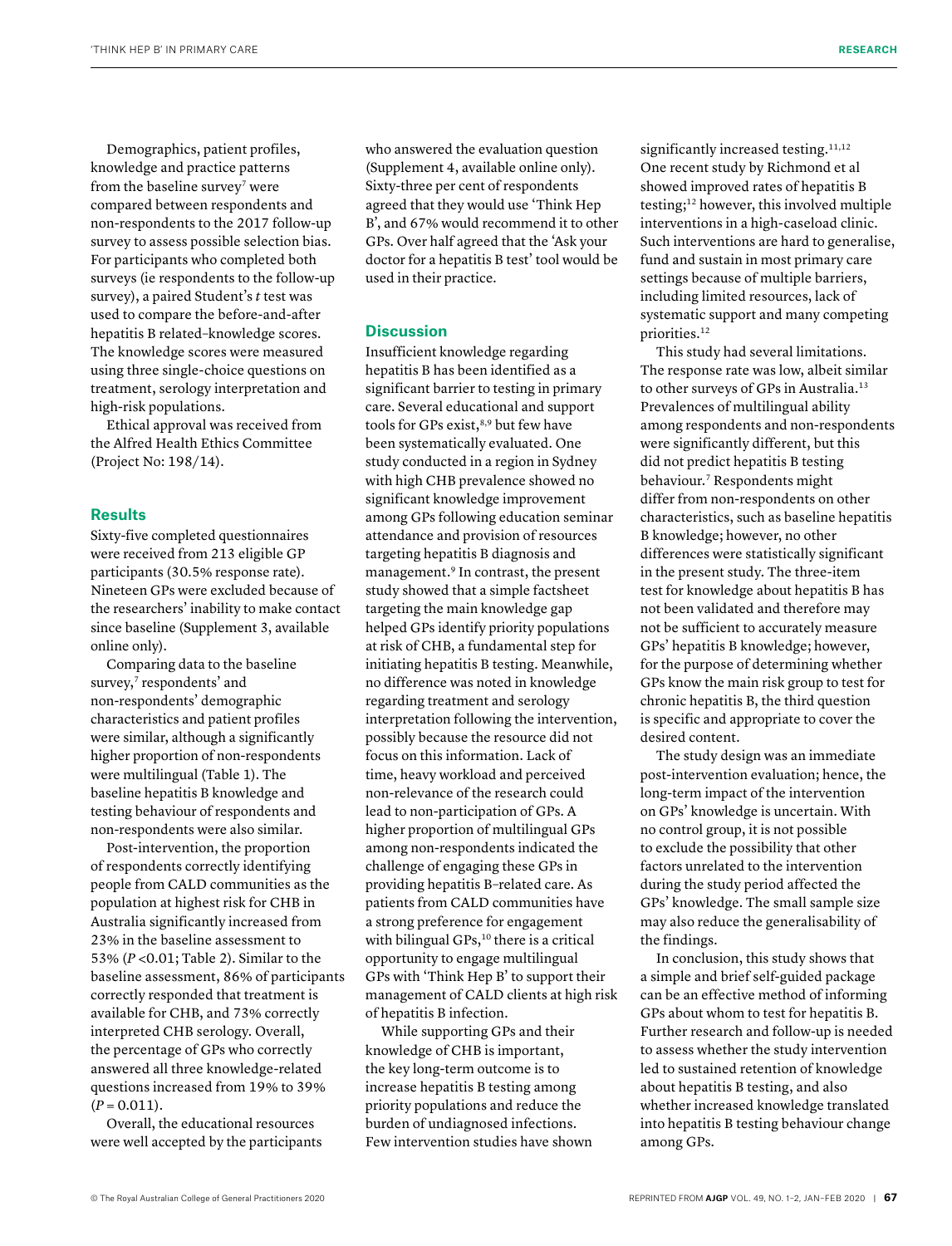|                                                                                              | <b>Non-respondents</b><br>$(n = 148)$ | <b>Respondents</b><br>$(n = 65)$ | P value |
|----------------------------------------------------------------------------------------------|---------------------------------------|----------------------------------|---------|
| Sex, n (%)                                                                                   |                                       |                                  |         |
| Female                                                                                       | 74 (50.0%)                            | 27 (41.5%)                       | 0.255   |
| Age group (years), n (%)                                                                     |                                       |                                  |         |
| $20 - 29$                                                                                    | 2(1.4%)                               | 1(1.5%)                          | 0.136   |
| $30 - 39$                                                                                    | 24 (16.2%)                            | 5(7.7%)                          |         |
| $40 - 49$                                                                                    | 35 (23.7%)                            | 9 (13.9%)                        |         |
| $50 - 59$                                                                                    | 52 (35.1%)                            | 28 (43.0%)                       |         |
| $60 - 69$                                                                                    | 28 (18.9%)                            | 20 (30.7%)                       |         |
| $\geq 70$                                                                                    | 7(4.7%)                               | 2(3.1%)                          |         |
| <b>Experience as a GP</b>                                                                    |                                       |                                  |         |
| Median years as a GP (years)                                                                 | 24.5                                  | 26                               | 0.051   |
| Mean working hours per week as a GP (hours)                                                  | 32.7                                  | 33.3                             | 0.757   |
| Graduation year, n (%)                                                                       |                                       |                                  |         |
| 1950-1969                                                                                    | 7(4.7%)                               | 2(3.1%)                          | 0.077   |
| 1970-1989                                                                                    | 85 (57.4%)                            | 48 (73.9%)                       |         |
| 1990-2009                                                                                    | 54 (36.5%)                            | 13 (20.0%)                       |         |
| 2010-2014                                                                                    | 1(0.7%)                               | $\mathbf 0$                      |         |
| Not reported                                                                                 | 1(0.7%)                               | 2(3.1%)                          |         |
| Country where primary medical degree was completed, n (%)                                    |                                       |                                  |         |
| Australia                                                                                    | 110 (74.8%)                           | 54 (83.1%)                       | 0.186   |
| GPs speaking a language other than English, n (%)                                            |                                       |                                  |         |
| Yes                                                                                          | 56 (38.1%)                            | 15 (23.4%)                       | 0.038   |
| Patient profile: estimated proportion of patients who are from CALD community, n (%)         |                                       |                                  |         |
| $0 - 25%$                                                                                    | 93 (64.8%)                            | 49 (75.4%)                       | 0.251   |
| 26-50%                                                                                       | 38 (25.7%)                            | 8 (12.3%)                        |         |
| 51-75%                                                                                       | 4(2.7%)                               | 3(4.6%)                          |         |
| 76-100%                                                                                      | 8(5.4%)                               | 3(4.6%)                          |         |
| Not reported                                                                                 | 5(3.4%)                               | 2(3.1%)                          |         |
| Baseline hepatitis B-related knowledge <sup>7</sup>                                          |                                       |                                  |         |
| Correctly identified that treatment is available for chronic hepatitis B, n (%)              | 126 (85.1%)                           | 55 (84.6%)                       | 0.922   |
| Correctly identified the highest risk population for chronic hepatitis B in Australia, n (%) | 44 (29.7%)                            | 16 (24.6%)                       | 0.447   |
| Correctly identified serological result indicating chronic hepatitis B, n (%)                | 108 (73.0%)                           | 51 (78.5%)                       | 0.399   |
| Answered all three knowledge-related questions correctly, n (%)                              | 38 (25.7%)                            | 13 (20.0%)                       | 0.371   |
| Average number of hepatitis B tests per week (self-reported), n (%)                          |                                       |                                  |         |
| No test                                                                                      | 43 (29.1%)                            | 21 (32.3%)                       | 0.407   |
| 1 test                                                                                       | 35 (23.7%)                            | 17 (26.2%)                       |         |
| $2-5$ tests                                                                                  | 53 (35.8%)                            | 25 (38.5%)                       |         |
| 6-9 tests                                                                                    | 10 (6.8%)                             | 0                                |         |
| $\geq$ 10 tests                                                                              | 4(2.7%)                               | 1(1.5%)                          |         |
| Not reported                                                                                 | $3(2.0\%)$                            | 1(1.5%)                          |         |
| CALD, culturally and linguistically diverse; GP, general practitioner                        |                                       |                                  |         |

# **Table 1. Comparison of demographics and hepatitis B knowledge at baseline between respondents and non-respondents**